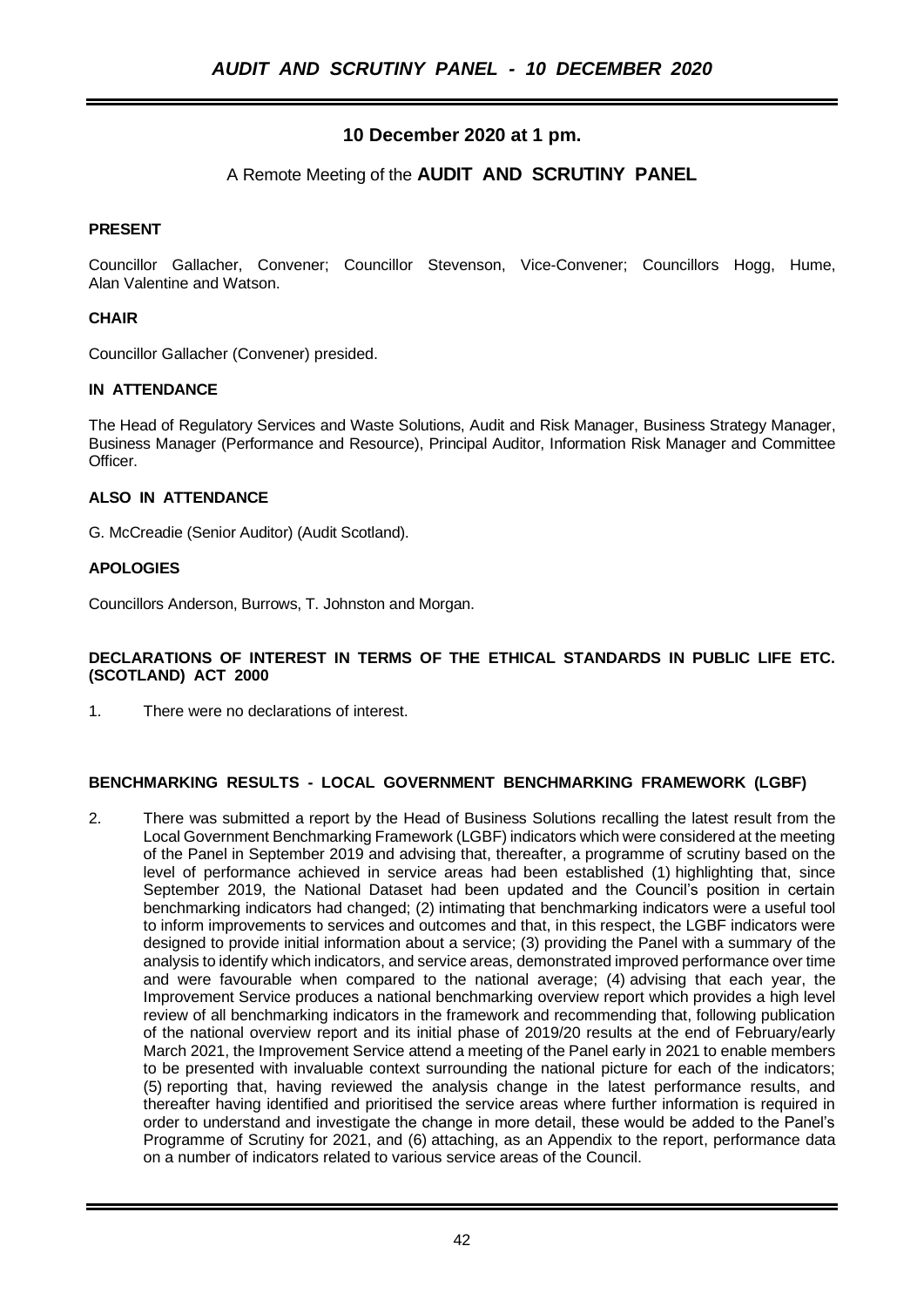Susan Lawrie spoke to the report, following which the Panel agreed:-

- (1) that the contents of the report and accompanying Appendix be noted;
- (2) that it be agreed that the Improvement Service be invited to attend a meeting of the Panel early in 2021 in order to present the findings and context from the national overview report, and
- (3) that the next steps as detailed in the report be noted.

# **UPDATE ON THE STATUS/ACTIONS TO SECURE PCI/DSS COMPLIANCE**

3. There was submitted a report by the Head of Business Solutions providing the Panel with an overview of the Council's Project Plan for achieving compliance with the Payment Card Industry Data Security Standard (PCI DSS) and summarising the main steps that are in progress, and plan to happen, for PCI DSS compliance to be achieved and identifying any risks that may affect project completion (1) explaining that, in 2006, those companies providing payment card banking services formed a Payment Card Industry/Security Standards Council (PCI SSC) which in turn created a set of security standards of safe payments worldwide, known as the PCI Data Security Standard (DSS) which focuses on securing the ICT systems to support card transactions; (2) informing the Panel that as of the October 2019 PCI DSS assessment, the Council fell into a state of non-compliance which could have led to the potential termination of the contract the Council had with Lloyds Cardnet, the Company which handles all card transactions for the Council; (3) detailing that remedial action had been undertaken jointly by Financial Solutions and Business Solutions, which with the aid of Lloyds Cardnet PCI DSS Compliance Team, had resulted in sufficient compliance being achieved to enable card transactions to continue although this was a short-term development and further actions in the area of governance required to be implemented to maintain compliance longer-term; (4) highlighting that through discussion at the Panel meeting on 3 September 2020, Business Solutions had set a target date for achieving compliance with PCI DSS requirements of September 2021 and that, to this end, a project plan had been developed that identified the main steps that required to be completed to meet that timeframe; (5) outlining the main headline activities required to create that project plan and providing a narrative on each of its six stages and (6) reinforcing that the Panel requires to be aware of the complexity in obtaining PCI DSS compliance and asking it to note that continued compliance can only be obtained through group governance, informed risk management and appropriate service engagement to ensure progress.

Rob Leitch spoke to the report, following which the Panel agreed:-

- (1) that the content of the report, and actions associated with delivering compliance, be noted, and
- (2) that the significant work still required to achieve compliance within the set timeframe be noted.

# **AUDIT AND RISK - RELATED ITEMS: ACTION LOG**

4. There was submitted a report by the Audit and Risk Manager providing details of requests and recommendations made by the Panel in respect of Audit and Risk related items in the previous 18 months which thereby permitted the Panel to track implementation of such requests and recommendations in the action log attached to the report at Appendix 1.

Ken Adamson spoke to the report following which the Panel agreed that the contents of the report be noted.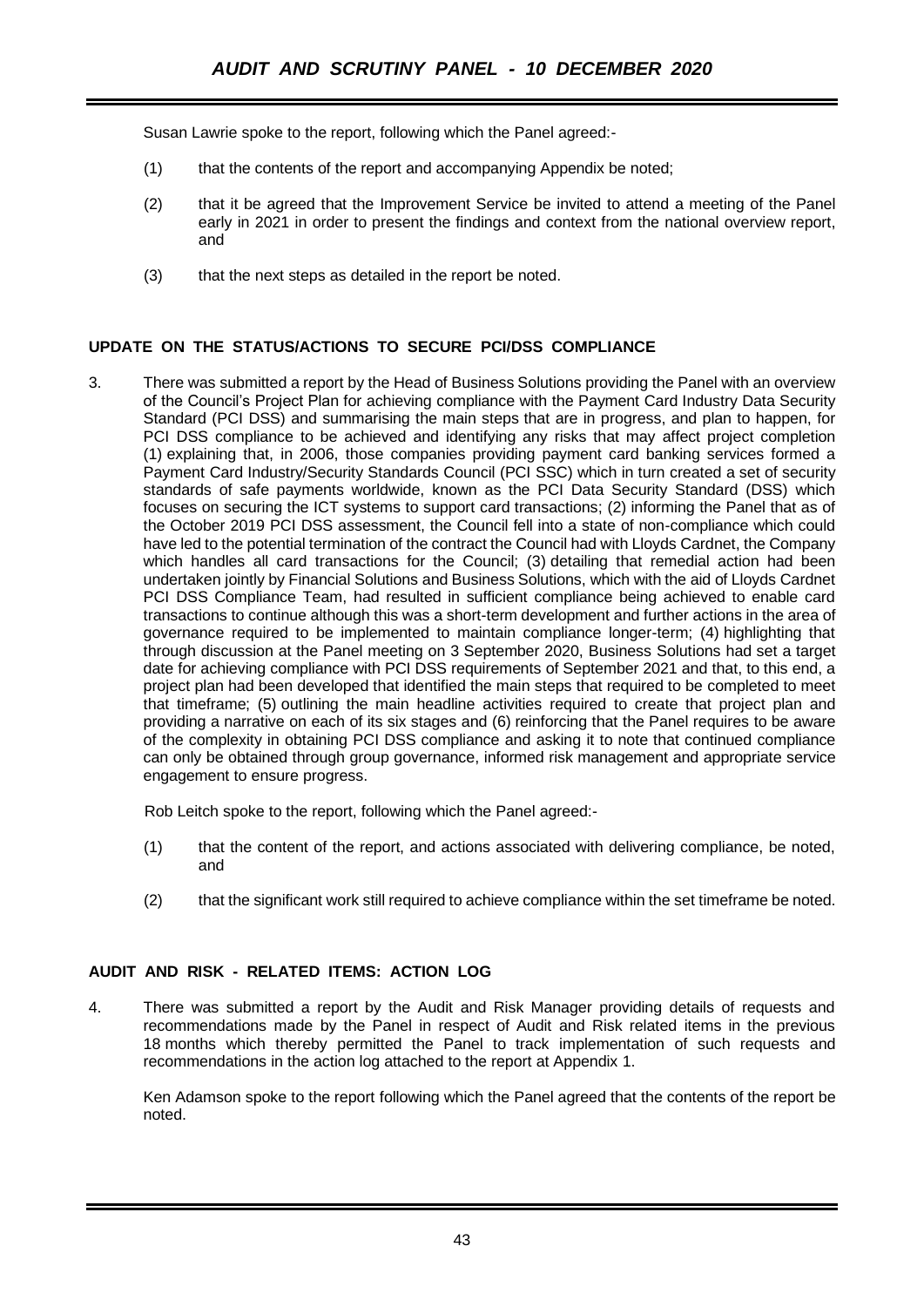#### **INTERNAL AUDIT: FOLLOW-UP OF ACTIONS PREVIOUSLY AGREED BY MANAGEMENT IN RESPONSE TO AUDIT RECOMMENDATIONS**

5. There was submitted a report by the Audit and Risk Manager (1) detailing the extent to which management had implemented actions previously committed to in response to recommendations in Internal Audit reports, where those actions were due to be completed by the end of the period January to September 2020; (2) advising that Internal Audit had concluded that 21 out of the 54 actions agreed in response to relevant Internal Audit recommendations had been completed with 25 partially implemented and 8 no longer relevant, and (3) attaching, as an Appendix to the report, details of the definitions for residual risk ratings.

Ken Adamson spoke to the report following which the Panel agreed that the contents of the report be noted.

# **INTERNAL AUDIT PROGRESS REPORT**

6. There was submitted a report by the Audit and Risk Manager (1) setting out an overview of Internal Audit activities; (2) outlining the results of Internal Audit outputs finalised since the last progress report submitted to the meeting of the Panel in September 2020; (3) detailing the most significant issues arising from the recently completed audit work; (4) reporting on a number of other matters of relevance namely (a) that an independent External Quality Assurance Review (EQAR) had been undertaken on Internal Audit and had been reported to the Panel in September 2019 and that, subsequently, an action plan had been presented to the Panel with a commitment to regularly update Members on the implementation of the identified improvement actions and reporting that, due to the Covid-19 pandemic, many of the agreed actions had not been significantly progressed in recent months and that a more detailed update on progress would be reported to the Panel in early 2021, and (b) that the Council participates in the National Fraud Initiative and confirming that it had submitted all of its agreed data in October 2020 and that data matches would be released back to councils for investigation in February 2021 with further updates to be provided to the Panel throughout 2021 on progress, and (5) attaching, as an Appendix to the report, a summary of Internal Audit assignments completed in the period.

Ken Adamson spoke to the report following which the Panel agreed:-

- (1) that Internal Audit provide a report to future meetings of the Panel on progress made by management implementing agreed management actions in relation to all audit recommendations categorised as "red" or "amber, and
- (2) that otherwise, the contents of the report be noted.

#### **RISK MANAGEMENT UPDATE**

7. There was submitted a report by the Audit and Risk Manager (1) providing an update to the Panel on risk management developments in the period including progress on reviewing, assessing and managing risks contained within the Council's Corporate Risk Register; (2) reminding the Panel that each year the Corporate Risk Register is formally reviewed for completeness and continuing relevance and alignment to the Council's strategic objectives contained in "The Plan for North Lanarkshire" and the revised Programme of Work; (3) explaining that consideration had been given to whether risks at service-level needed escalation and that informal comparisons with other local authorities' Corporate Risk Registers had also been made to inform the review process; (4) informing the Panel that the formal annual review for 2020/21, which had been postponed from earlier in the year due to the ongoing Covid-19 pandemic, had now been completed and agreed by the Council's Corporate Management Team; (5) updating the Panel on the outcome of the review process and presenting the current Corporate Risk Register for 2020/21 and highlighting that, although there had been some changes from the previous year and a number of individual risks scores had been removed as a result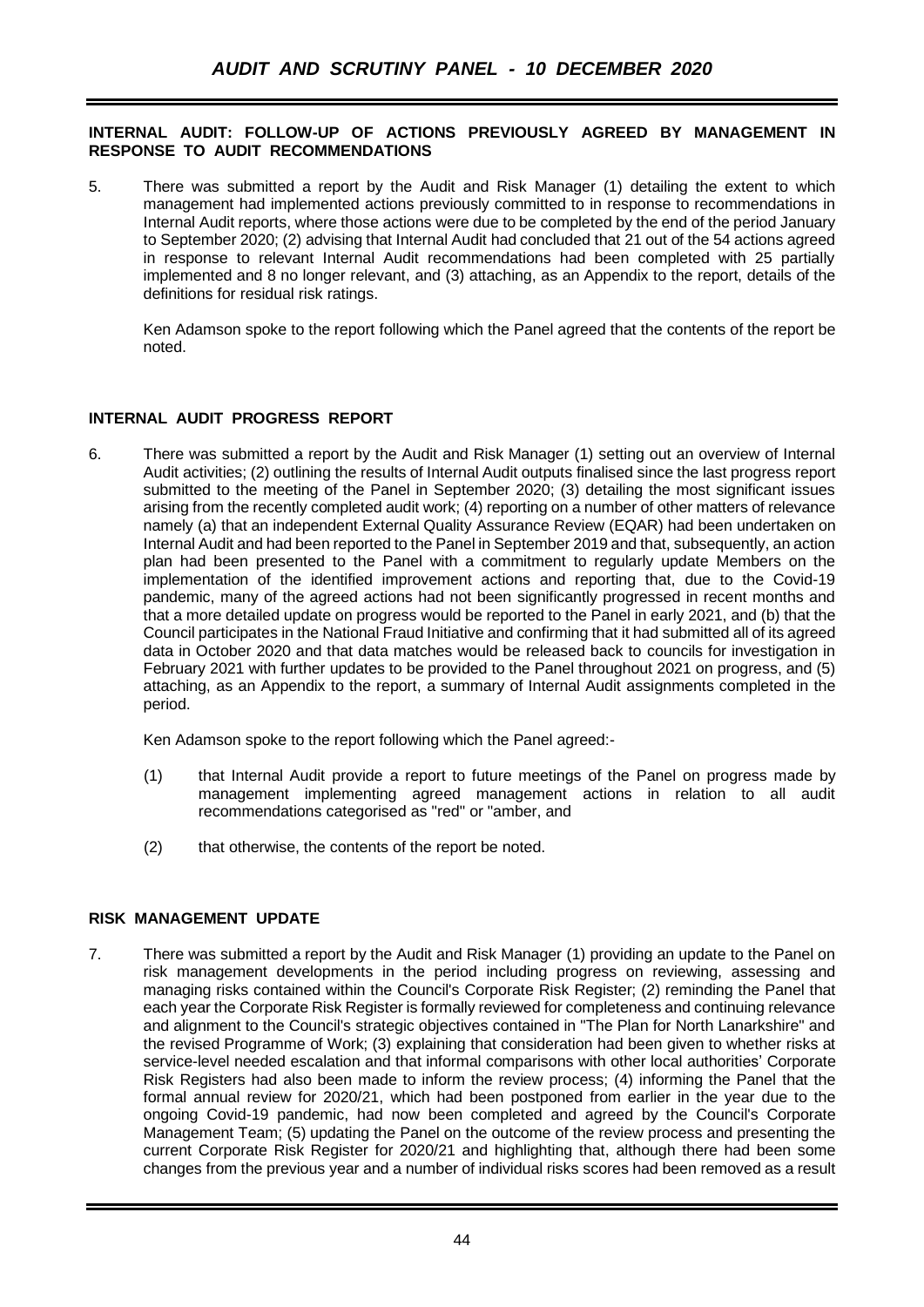of current events, the revised Corporate Risk Register was broadly similar to the previous year with the addition of one new risk in relation to the "Administration of Elections" which clearly presents significant additional challenges given the current circumstances; (6) highlighting key recommendations and planned management actions arising from the recent Internal Audit report on risk management and setting out a proposed cycle of future updates to the Panel on key corporate risks, and (7) attaching, as an Appendix to the report, a summary of the Corporate Risk Register 2020/21.

Ken Adamson spoke to the report following which the Panel agreed:-

- (1) that the proposed Corporate Risk Register for 2020/21, attached as Appendix 1 to the report, including the addition of a new risk "Administration of Elections", be noted;
- (2) that it be noted that work is currently being progressed by risk management staff working with senior management leads to monitor, review and complete updated documentation as necessary in relation to the risks described in the report;
- (3) that the proposed cycle of future updates to the Panel on key corporate risks, as detailed at table 1 in the report, be approved, and
- (4) that otherwise, the contents of the report be noted.

# **RISK MANAGEMENT UPDATE: KEY CORPORATE RISKS - BUSINESS CONTINUITY PLANNING**

8. There was submitted a report by the Head of Regulatory Services and Waste Solutions reporting that the Council's Corporate Management Team had identified a number of key corporate risks which were subject to periodic review by management to ensure that the risk is properly understood and being adequately controlled and providing the Panel with an overview of management's current assessment of corporate risk "Business Continuity Planning", with particular reference as to how the current arrangements had performed during the ongoing pandemic and also highlighting the current key management processes and controls which are designed to mitigate this risk, as well as any planned actions which are intended to enhance the current controls or mitigate the risk further (1) explaining that as part of the agreed approach to the management of key corporate risks, each risk has a nominated member of the extended Corporate Management Team as Risk Lead and further advising that this particular risk was aligned to the Corporate Resilience Management Team with the Head of Regulatory Services and Waste Solutions identified as the Corporate Risk Lead; (2) highlighting that the Civil Contingencies Act 2004 and the Civil Contingencies Act 2004 (Contingency Planning) (Scotland) Regulations 2005 defined local authorities as Category 1 Responders and, as such, are required to fulfil certain statutory obligations in respect of contingency planning and business continuity; (3) reminding the Panel that, following an Internal Audit report in November 2018 in which it was noted that there had been significant progress in improving the Council's overall business continuity arrangements, a number of additional actions had been identified as being required to further improve the Council's overall resilience through effective Business Continuity Planning (BCP); (4) advising that all Council Services had been asked to fully review their business continuity arrangements and that this had been completed on 31 October 2020 with the consequence of this being that a revised Corporate Business Continuity Plan was now in place which was further supported with detailed BCPs at each Service level; (5) commenting on the robustness of the updated Plan; (6) intimating that, following approval of the updated resilience planning and business continuity arrangements by the Corporate Management Team, information on the new guidance and the new resilience documents had been issued to all senior officers and updated on the Council's Intranet system; (7) reporting on a number of resilience response awareness sessions which had been organised in June 2019 and attended by senior officers across all Services of the Council; (8) detailing that the Council has an ICT Disaster Recovery Plan which provides support and guidance to the Disaster Recovery Team to recover from a significant disruption to ICT services; (9) reminding the Panel that an overview of the Disaster Recovery Plan and testing arrangements had been presented to it on 18 September 2019 and that maintenance of the Disaster Recovery Plan would be incorporated into the Digital NL Programme to ensure continuity and consistency of approach; (10) advising that